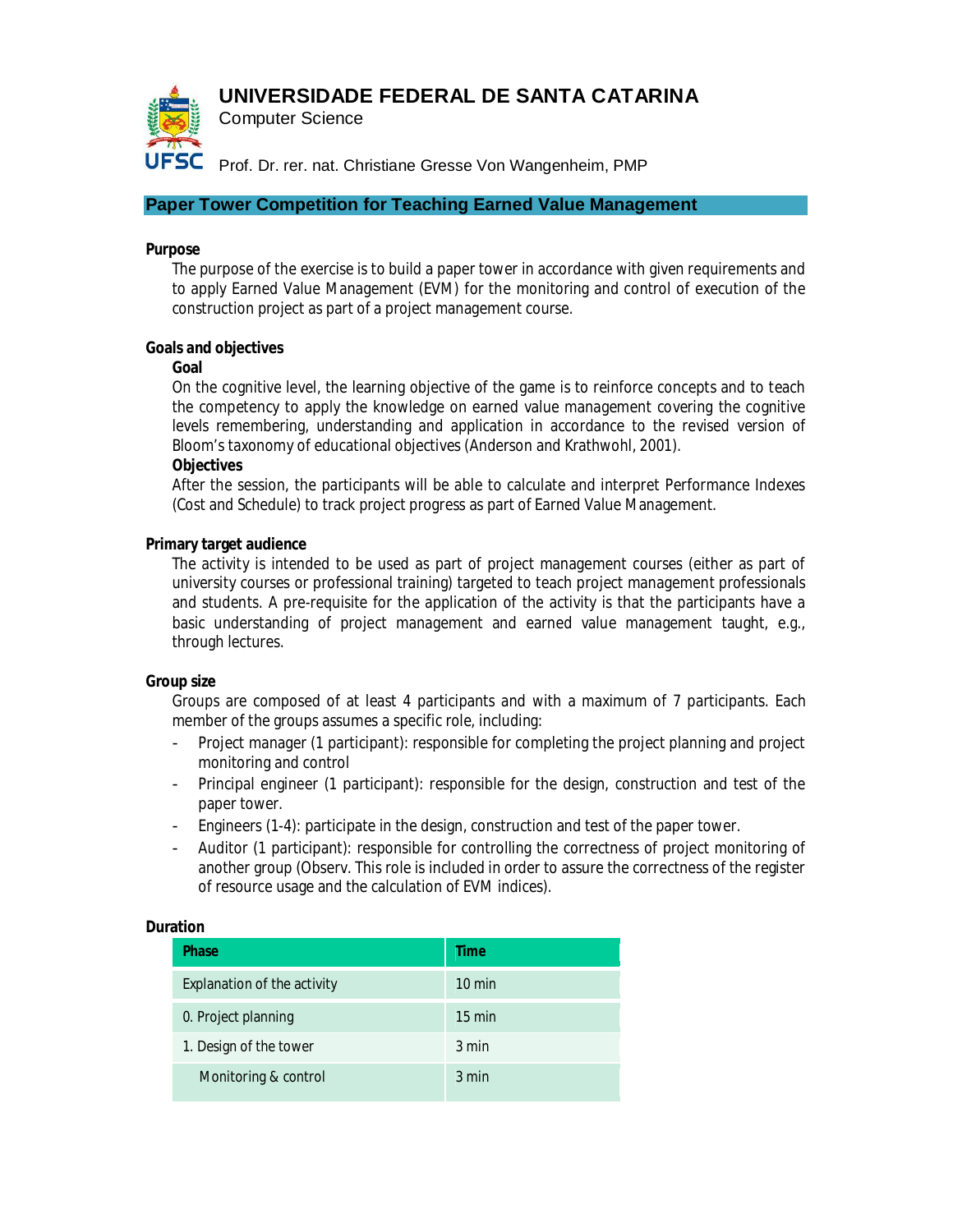| 2. Construction          | 3 min            |
|--------------------------|------------------|
| Monitoring & control     | 3 min            |
| 3. Construction          | 3 min            |
| Monitoring & control     | $3 \text{ min}$  |
| 4. Construction and test | $3 \text{ min}$  |
| Monitoring & control     | 3 min            |
| Debriefing               | $15 \text{ min}$ |
| TOTAL                    | $64$ min         |

#### **Physical setting**

Room size depends on the number of groups providing sufficient space for each group for the construction of the tower. Should be available at least on desk for each group's project manager.

## **Materials and equipment**

Slides for the explanation and execution of the activity (including also timers) Template for project charter and project plan (one per group) Template for documenting the design of the tower (one per group) Template for registration of resource usage (one per group) Template for performance report (one per group) Paper sheets (about 15 sheets per group) Paper clips (about 15 per group) Tape (one roll per group) Scissor (one per group) Metric tape (one per group)

#### **Process**

- Objective is to build a paper tower with a height of 60cm using only provided materials. The tower has to stand free of any external support (e.g., cannot been fixed on the floor, wall or a member of the group). The tower also has to resist a light wind (blown by the facilitator).
- Only projects completed on time with the tower fully built according to the requirements will be considered in determining the winner. Projects also need to have properly registered the performance report.
- **The criteria used with equal weights to determine the winner are:** 
	- o Largest number of SPI (Schedule Performance Index) and CPI (Cost Performance  $Index) \geq 1$  during the project
	- o Minor total project cost
	- o Beauty (to be evaluated subjectively through a vote of all participants)

| <b>Phase</b>                | <b>Description</b>                                                                                                                                                                                                                                |
|-----------------------------|---------------------------------------------------------------------------------------------------------------------------------------------------------------------------------------------------------------------------------------------------|
| Explanation of the activity | The facilitator presents and explains the activity and all of its<br>steps.                                                                                                                                                                       |
| 0. Project planning         | Coordinated by the project manager, the groups revise the<br>project charter and the initial project plan. Each group<br>member is assigned to one of the specified roles. Each group<br>estimates resources and completes the cost baseline. The |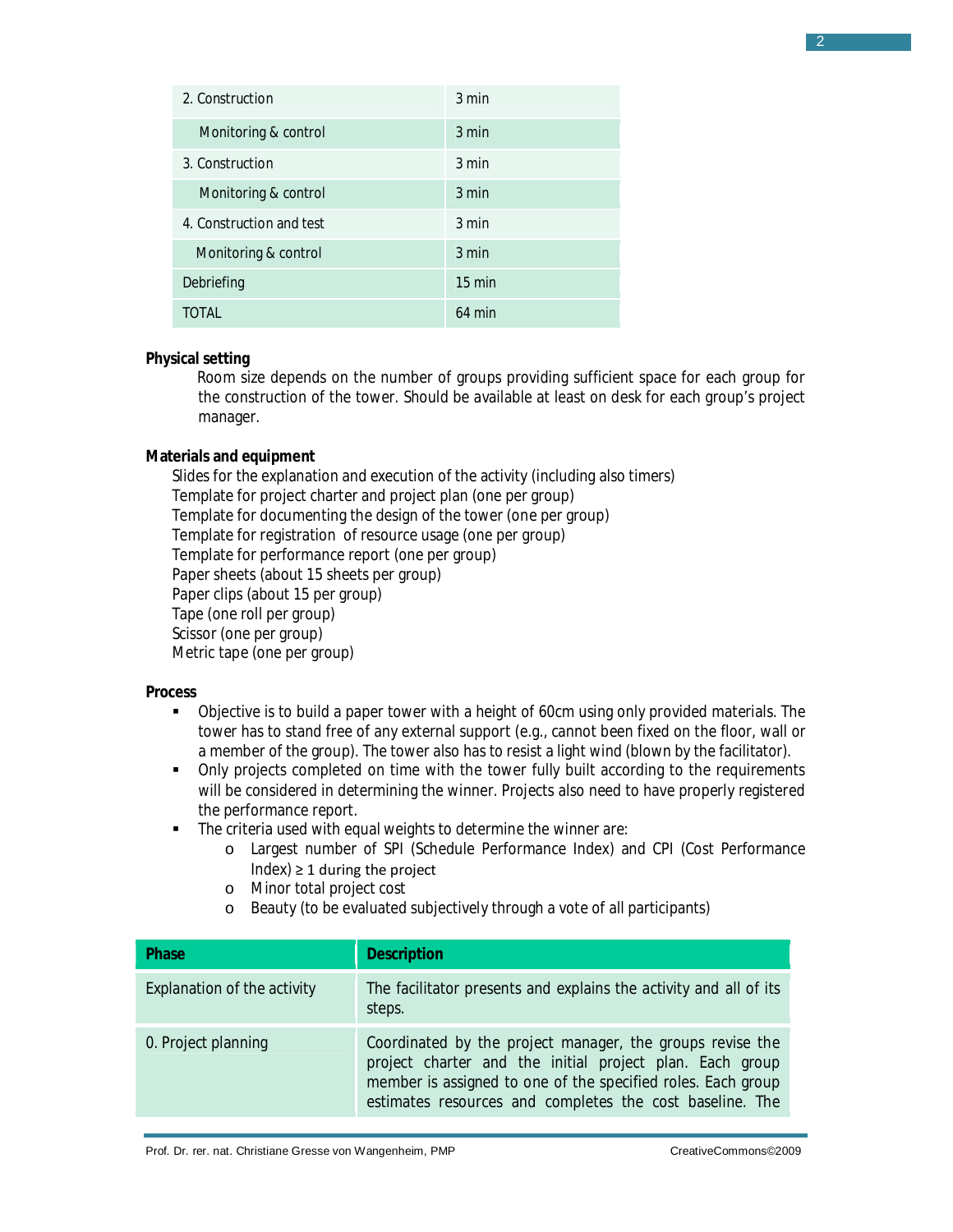|                          | groups also analyses potential risks and, if necessary,<br>symbolically acquire protection.                                                                                                                                                                                                                                                   |
|--------------------------|-----------------------------------------------------------------------------------------------------------------------------------------------------------------------------------------------------------------------------------------------------------------------------------------------------------------------------------------------|
| 1. Design of the tower   | The engineers of each group discuss the design of the tower to<br>be constructed and document the results in form of a<br>schematic drawing.<br>The project manager registers any usage of resources.<br>The auditor (member of a different group) controls the<br>registration (completeness and correctness).                               |
| Monitoring & control     | Coordinated by the project manager, each group revises the<br>resources used during the design and analyses the progress<br>made. Based on this data, the group calculated the SPI and CPI<br>following Earned Value Management for this phase.<br>The auditor (member of a different group) verifies the<br>correctness of the calculations. |
| 2. Construction          | Based on the design of the tower, the engineers start to build<br>the first part of the tower. The project manager acquires any<br>necessary resources and registers the usage. The auditor<br>(member of a different group) controls the registration<br>(completeness and correctness).                                                     |
| Monitoring & control     | As above with respect to phase 2.                                                                                                                                                                                                                                                                                                             |
| 3. Construction          | Proceed as in phase 2, continuing the 2. part of the<br>construction of the tower.                                                                                                                                                                                                                                                            |
| Monitoring & control     | As above with respect to phase 3.                                                                                                                                                                                                                                                                                                             |
| 4. Construction and test | Proceed, completing of the construction of the tower and<br>testing the tower with respect to the defined requirements.                                                                                                                                                                                                                       |
| Monitoring & control     | As above with respect to phase 4.                                                                                                                                                                                                                                                                                                             |
| Debriefing               | Discuss the importance of Earned Value Management as well<br>as reflection on what the participants learned in this activity.                                                                                                                                                                                                                 |